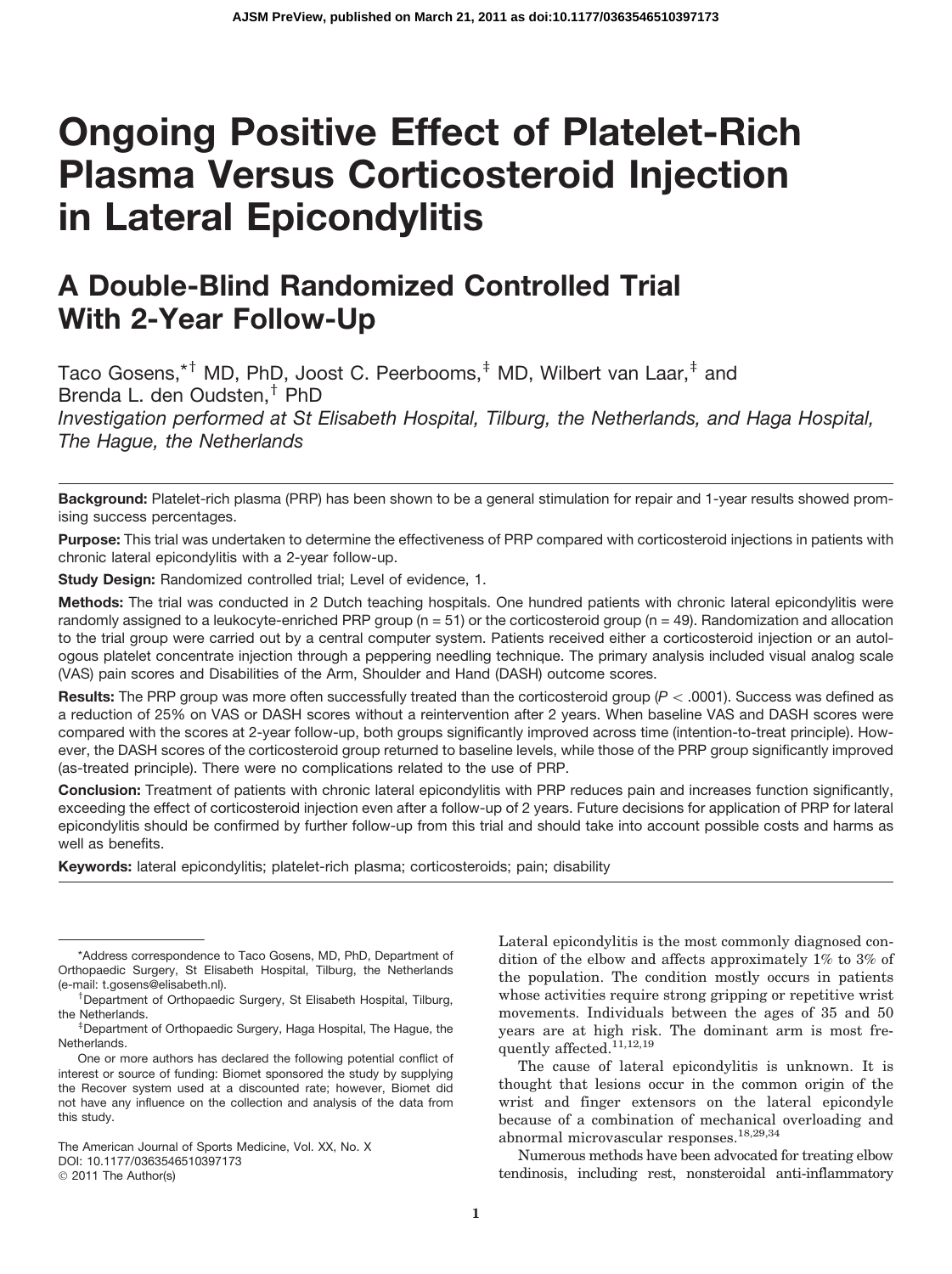medication, bracing, physical therapy, extracorporeal shockwave therapy, and botulinum toxin injection. Injection of corticosteroids, which was considered to be the gold standard before but is actually currently controversial, or whole-blood injections and various types of surgical procedures have also been recommended.<sup>2,6,25,28,35</sup>

In an animal model, the addition of growth factors to the ruptured tendon has been shown to increase the healing of the tendon.<sup>1,16</sup> In humans, the injection of whole blood into the tendon at least decreases pain.<sup>6</sup>

Platelet-rich plasma (PRP) is promoted as an ideal biologic autologous blood-derived product. It can be exogenously applied to various tissues where, upon platelet activation, a release of high concentrations of plateletderived growth factors occurs. Platelet-rich plasma applications enhance wound healing, bone healing, and also tendon healing. $^{22}$  In addition, PRP also possesses antimicrobial properties that may contribute to the prevention of infections.<sup>8</sup> As nowadays various different ways to produce PRP are available, it is of eminent importance to discriminate between leukocyte-enriched or leukocyte-deleted PRP. Accordingly, platelet concentrates have been categorized in either pure PRP (P-PRP), in which leukocytes are purposely eliminated from the PRP, or leukocyte and PRP (L-PRP), containing a high concentration of leukocytes.<sup>5</sup>

We recently published the 1-year results of a doubleblind randomized trial showing the improved outcome of patients with epicondylitis after an injection of concentrated autologous leukocytes and platelets compared with corticosteroid injection.<sup>20</sup> Few studies have examined the effectiveness of PRP against corticosteroids. The primary outcome parameters were pain and daily use of the elbow. However, as data on a longer follow-up regarding the effectiveness of PRP are currently lacking, we now present the 2-year follow-up of this trial using the same outcome parameters.

#### METHODS

This double-blind randomized trial included 100 consecutive patients with lateral epicondylitis for injection therapy in 2 Dutch training hospitals (St Elisabeth Hospital and Haga Hospital) between May 2006 and January 2008. The PRP preparation was done using the Recover system (Biomet Biologics, Warsaw, Indiana). This device uses a desktop-size centrifuge with disposable cylinders to isolate the platelet and leukocyte-rich fraction from a small volume of the patient's anticoagulated blood drawn at the time of the procedure. Both PRP and corticosteroids were injected into the common extensor tendon using a 22-gauge needle and a peppering technique. Further information on the study design, power analysis, enrollment criteria, and treatment methods can be found in the 1-year follow-up report.<sup>20</sup> The Medical Ethical Committee and the National and Institutional Review Board approved the study. This trial is registered with identifier number 2007-004947-31 at http:// www.clinicaltrials.gov.

#### **Instruments**

Patients completed 2 self-report instruments at every time point: the Disabilities of the Arm, Shoulder and Hand (DASH) outcome measure and a visual analog scale (VAS) for pain.

The DASH is a 30-item, self-report questionnaire designed to assess physical function and symptoms in persons with any of several musculoskeletal disorders of the upper limbs. $3,32$  The items assess the degree of difficulty in performing various physical activities because of an arm, shoulder, or hand problem (21 items), the severity of each of the symptoms of pain, activity-related pain, tingling, weakness, and stiffness (5 items), and the problem's effect on social activities, work, and sleep, and its psychological effect (4 items). The DASH also contains 2 optional 4-item scales concerning the ability to perform sports and/or to play a musical instrument (sport/music scale), and the ability to work (work scale). In this study, the 2 optional scales were not used in the analyses. A 5-point Likert scale ranging from 1 (no difficulty or no symptom) to 5 (unable to perform activity or very severe symptom) is used. The scores for all items are then used to calculate a total scale score ranging from 0 (no disability) to 100 (severest disability). The psychometric properties of the DASH outcome measure are adequate to good.<sup>3,32</sup>

A VAS is a measurement instrument to quantify the amount of pain reported by the patient. Scores can range from 0 (no pain) to 100 (severest pain).

Data concerning type of treatment (corticosteroids or PRP), type of reintervention, complications, side, sex, and age were retrieved from medical files.

### Statistical Analyses

Frequencies were used to present the available sociodemographic and clinical data. Student  $t$  tests (continuous data) and  $\chi^2$  tests (categorical data) were used to examine differences between (1) the protocol-compliant group and the reintervention patients, (2) the corticosteroid group and the PRP group, and (3) the successfully treated group and the nonsuccessfully treated group. The protocol-compliant group was defined as the group of patients who did not need a reintervention (ie, reinjection, crossover, or surgery). Successful treatment was defined as more than 25% reduction on the VAS pain score and the DASH total scores without a reintervention after 2 years compared with the preinjection scores. This 25% reduction closely resembles the MCID (minimum clinically important difference), which is  $10.2$  points for the DASH score.<sup>21</sup> To examine differences in VAS pain scores and DASH total scores between the PRP group and the corticosteroid group before and after the intervention, multivariate analyses of variance for repeated measures were used. Multiple post hoc comparisons were corrected with the Bonferroni method. To determine whether the corticosteroid group and PRP group scored significantly different at a specific time point, Student t tests were used. The VAS pain score and DASH total scores were analyzed according to the intention-to-treat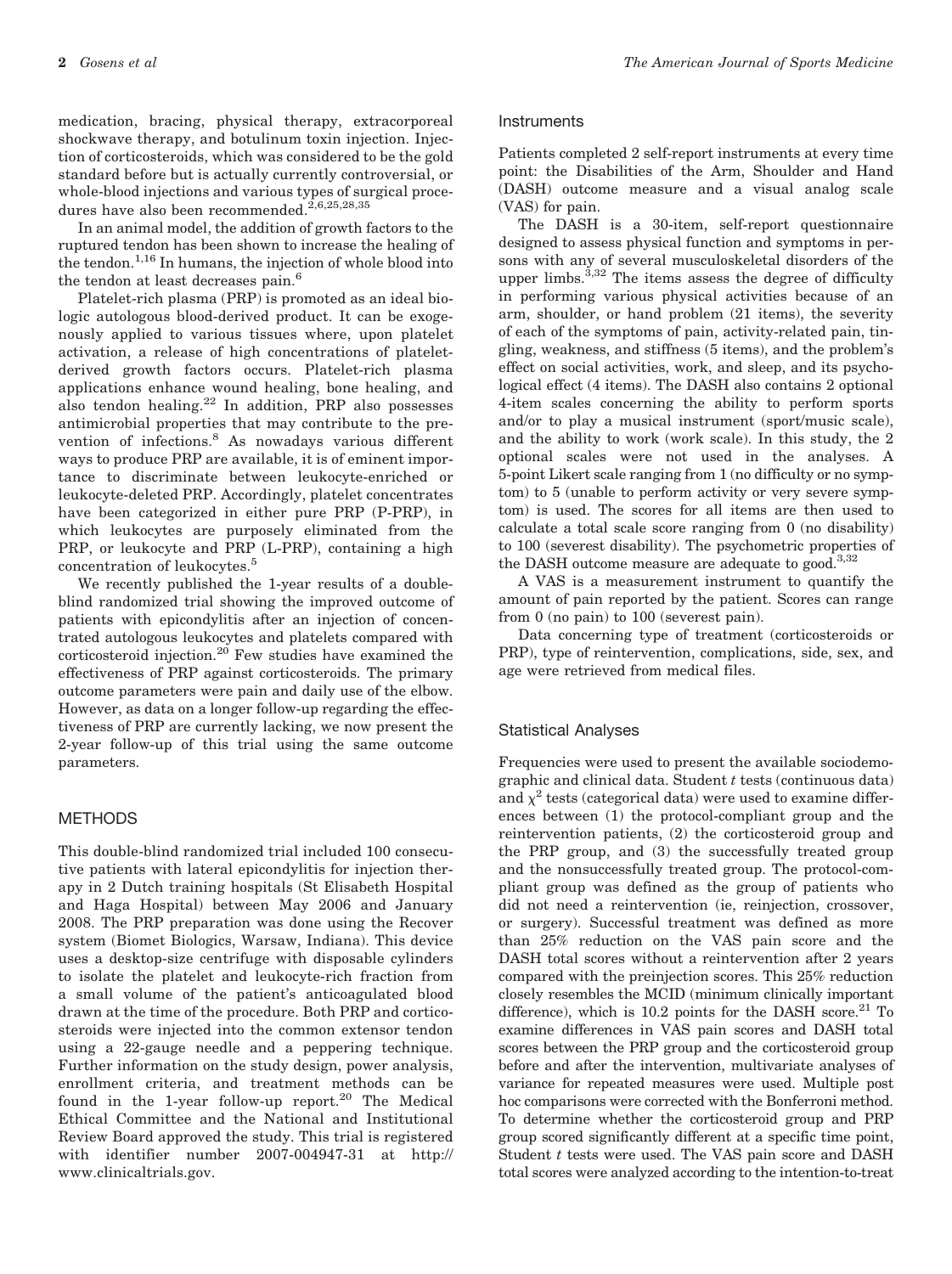principle (based on the allocated intervention) and according to the as-treated principle (based on the received treatment). Missing values are replaced by the last observed value of that variable for each individual (last observation carried forward). All statistical analyses were performed using the Statistical Package for the Social Sciences (version 17.0, SPSS, Chicago, Illinois).

# **RESULTS**

From May 2006 to January 2008, a total of 100 eligible patients with epicondylitis were randomized into either a PRP injection group or a corticosteroid injection group. Six patients were lost to follow-up because of wrongful inclusion (Figure 1). Analysis of the baseline characteristics (age, sex, side, hand dominance, VAS score, DASH score) between the protocol-compliant patients and those lost to follow-up showed no significant differences  $(P > .05)$ . Sociodemographic and clinical characteristics of the participants are shown in Table 1. The PRP group and the corticosteroid group did not differ on demographic or clinical characteristics ( $\overline{P} > .05$ ). However, at baseline, the PRP group did score significantly higher on the DASH total score compared with the corticosteroid group  $(P < .0001)$ .

# Course of VAS Pain Scores (Intention-to-Treat Principle)

As shown in Figure 2A, the course of the VAS scores across assessment points is different for the group treated with corticosteroids and the PRP group ( $P < .0001$ ). Table 2 shows the mean scores and standard deviations. The baseline scores of the corticosteroid group were significantly higher compared with all subsequent time points ( $P \leq$ .0001), except for 26 weeks ( $P = .029$ ). Between 8 weeks and 26 weeks, pain scores temporarily got worse  $(P =$ .007). In contrast, compared with baseline scores, the scores of the PRP group significantly improved during the entire duration of the study  $(P < .002)$ . Overall, the average VAS scores differed significantly between the 2 groups  $(F_{1.98} =$ 6.3,  $P = .014$ ). When VAS scores were compared at each assessment point separately, the PRP group scored significantly worse at 4 weeks after the injection ( $P < .023$ ), while the opposite was found at 26 weeks ( $P < .0001$ ), 52 weeks ( $P < .0001$ ), and 104 weeks ( $P < .0001$ ) after treatment. No differences between the PRP group and the corticosteroid group were found at baseline, 8 weeks, and 12 weeks. In general, the results of the intention-totreat analysis and the as-treated analysis were comparable (Figure 2B).

## Successful Treatment (VAS Score)

In total, 60 of 100 patients were successfully treated, which was defined as a reduction of 25% on the VAS pain score without a reintervention after 2 years. Table 3 shows



Figure 1. Flow diagram of a trial of injection therapy for chronic lateral epicondylitis. The diagram includes the number of patients actively followed up at different times during the trial.

TABLE 1 Baseline Characteristics of the Corticosteroid and Platelet-Rich Plasma Groups<sup> $a$ </sup>

|                                           | Corticosteroid<br>$(n = 49)$       | Platelet-Rich<br>Plasma $(n = 51)$ | P<br>Value         |
|-------------------------------------------|------------------------------------|------------------------------------|--------------------|
| Age, mean $\pm$ SD                        | $47.3 \pm 7.8$                     | $46.8 \pm 8.5$                     | .780               |
| Male sex, no. $(\%)$                      | 23(44.2)                           | 23 (47.9)                          | .712               |
| Right side, no. $(\%)$                    | 32(61.5)                           | 30(62.5)                           | .921               |
| Dominant hand<br>involved, no. $(\%)$     | 37(75.5)                           | 38 (74.5)                          | .908               |
| VAS, mean $\pm$ SD<br>DASH, mean $\pm$ SD | $67.1 \pm 13.5$<br>$44.1 \pm 16.2$ | $70.2 \pm 15.2$<br>$56.3 \pm 17.7$ | .285<br>${<}.0001$ |

a SD, standard deviation; VAS, visual analog scale; DASH, Disabilities of the Arm, Shoulder and Hand outcome measure.

that the PRP group was more often treated successfully  $(n = 39)$  than the corticosteroid group  $(n = 21; P < .0001)$ . However, compared with baseline VAS pain scores, a number of patients  $(n = 11)$  had deteriorated in VAS pain scores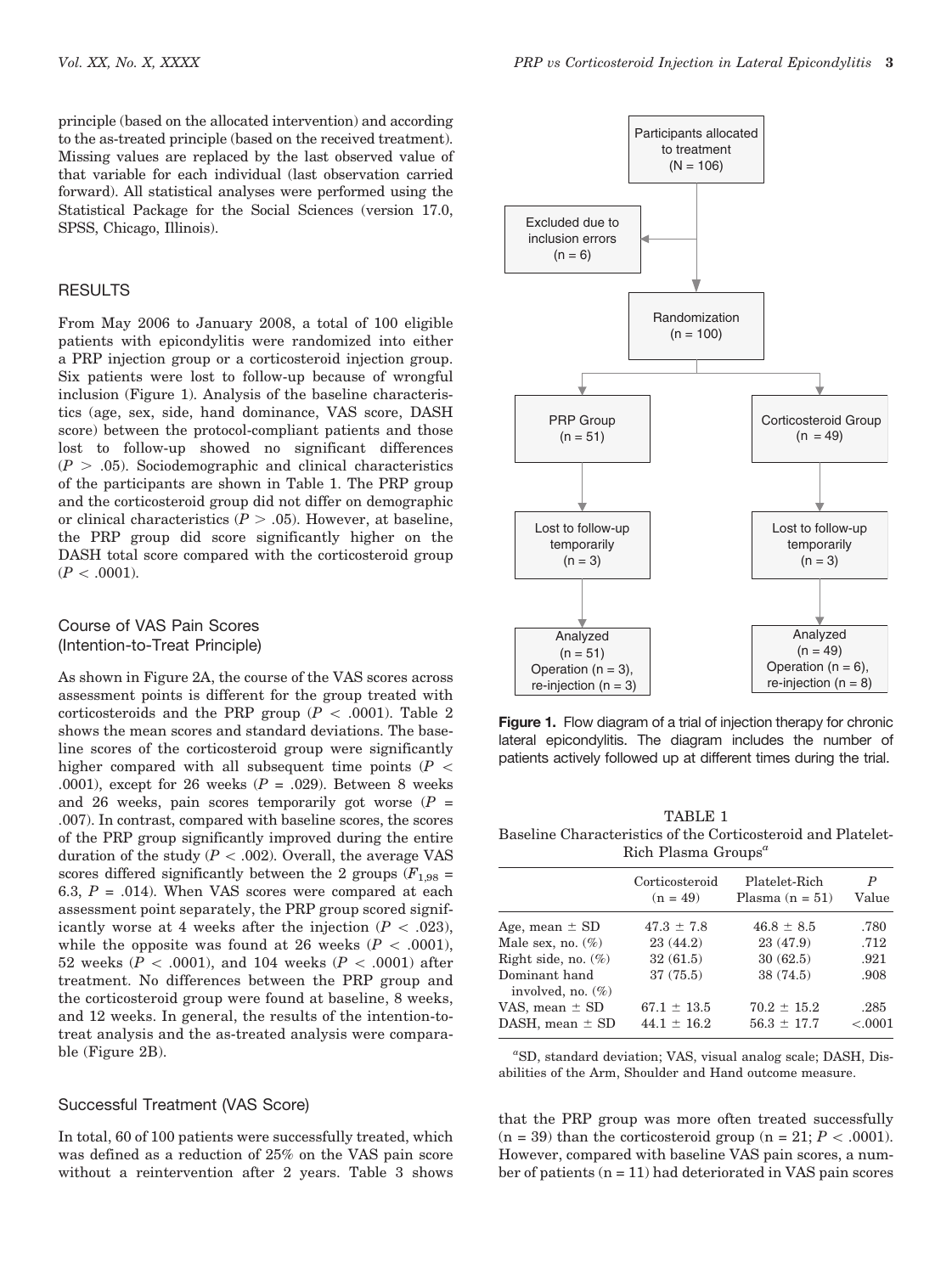

Figure 2. The course of visual analog scale (VAS) pain scores across assessment points. Bars present 95% confidence intervals. Patients with chronic lateral epicondylitis were randomly assigned to the platelet-rich plasma (PRP) group or the corticosteroid group. A, intention to treat; B, reintervention excluded.

TABLE 2 DASH and VAS Scores for the Corticosteroid Group and the PRP Group at the Various Time Points (Intention-to-Treat Analyses)<sup> $a$ </sup>

| Time      | Intervention   | <b>DASH</b>     |           | <b>VAS</b>      |           |
|-----------|----------------|-----------------|-----------|-----------------|-----------|
|           |                | Mean $\pm$ SD   | $P$ Value | Mean $\pm$ SD   | $P$ Value |
| Baseline  | Corticosteroid | $43.3 \pm 16.1$ | .002      | $66.2 \pm 14.0$ | .340      |
|           | PRP            | $54.3 \pm 19.5$ |           | $69.0 \pm 15.9$ |           |
| 4 weeks   | Corticosteroid | $31.2 \pm 20.8$ | .005      | $44.3 \pm 26.3$ | .023      |
|           | PRP            | $43.1 \pm 21.6$ |           | $55.7 \pm 24.1$ |           |
| 8 weeks   | Corticosteroid | $28.3 \pm 22.2$ | .060      | $43.4 \pm 28.9$ | .411      |
|           | PRP            | $37.2 \pm 24.7$ |           | $47.7 \pm 25.0$ |           |
| 12 weeks  | Corticosteroid | $32.3 \pm 21.7$ | .813      | $45.5 \pm 27.1$ | .319      |
|           | PRP            | $21.3 \pm 22.0$ |           | $40.2 \pm 27.5$ |           |
| 26 weeks  | Corticosteroid | $37.6 \pm 23.1$ | .037      | $55.8 \pm 24.1$ | < .0001   |
|           | PRP            | $27.8 \pm 24.7$ |           | $32.9 \pm 30.8$ |           |
| 52 weeks  | Corticosteroid | $36.8 \pm 24.0$ | < .0001   | $48.8 \pm 27.0$ | < .0001   |
|           | PRP            | $20.0 \pm 23.5$ |           | $25.9 \pm 30.6$ |           |
| 104 weeks | Corticosteroid | $36.5 \pm 23.8$ | < .0001   | $42.4 \pm 26.8$ | < .0001   |
|           | PRP            | $17.6 \pm 24.0$ |           | $21.3 \pm 28.1$ |           |

a DASH, Disabilities of the Arm, Shoulder and Hand outcome measure; VAS, visual analog scale; PRP, platelet-rich plasma; SD, standard deviation.

at 2-year follow-up. Of these 11 patients, the majority received a corticosteroid injection  $(n = 9)$ , while 2 patients received a PRP injection  $(P = .017)$ . Eventually, 1 patient had received a reinjection with corticosteroids, 1 patient crossed over to the PRP group, and 2 patients received surgery.

# Course of DASH Disability Symptom Scores (Intention-to-Treat Principle)

As shown in Figure 3A, the course of the DASH disability symptom scores showed an overall improvement ( $F_{6,93}$  = 18.4,  $P < .0001$ ). The baseline DASH scores of the corticosteroid group were significantly higher compared with the scores at 8 weeks ( $P < .0001$ ) and 12 weeks after injection  $(P \, < \, .006)$ . Between baseline and 4 weeks, DASH scores significantly deteriorated  $(P < .0001)$ . Although differences were not significant, after 12 weeks, DASH scores deteriorated. In contrast, compared with baseline scores, the scores of the PRP group significantly improved during the entire duration of the study  $(P \, < \, 002)$ . Overall, the average DASH disability symptom scores did not differ significantly between the intervention groups  $(P = .455)$ . However, when DASH scores were compared at each assessment point separately, the PRP group scored significantly worse at baseline and at 4 weeks after the injection  $(P \lt 0.005)$ , while the opposite was found at 26 weeks (P = .037), 52 weeks ( $P < .0001$ ), and 104 weeks ( $P < .0001$ ) after treatment.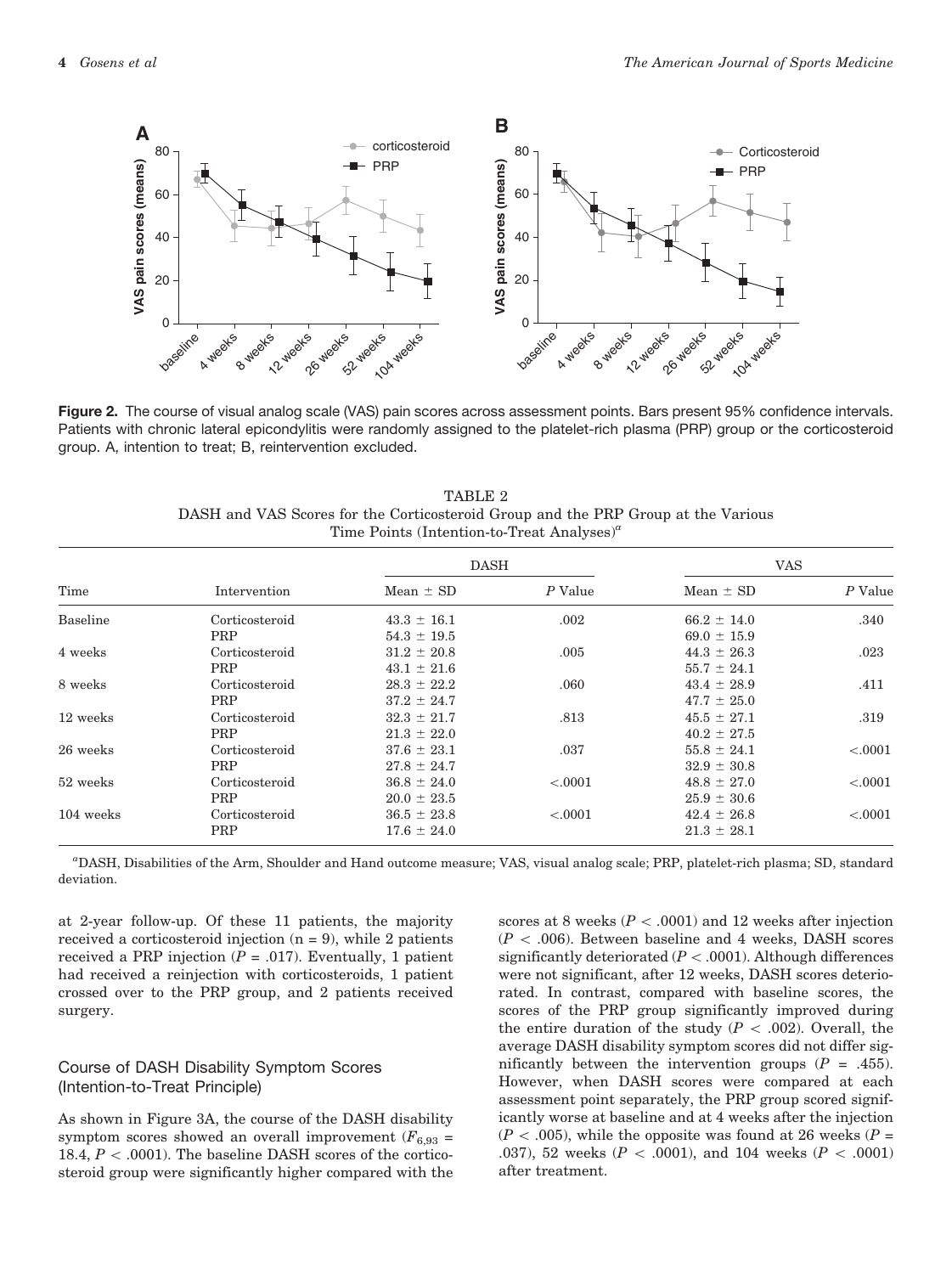

Figure 3. The course of Disabilities of the Arm, Shoulder and Hand (DASH) disability symptom scores across assessment points. Bars present 95% confidence intervals. Patients with chronic lateral epicondylitis were randomly assigned to the PRP group or the corticosteroid group. A, intention-to-treat; B, reintervention excluded.

| TABLE 3                                                                          |  |
|----------------------------------------------------------------------------------|--|
| Baseline Characteristics of the Successful and Nonsuccessful Groups <sup>a</sup> |  |

|                                        | Successful $(n = 60)$ | Nonsuccessful $(n = 40)$ | P Value |
|----------------------------------------|-----------------------|--------------------------|---------|
| Age, mean $\pm$ SD                     | $45.9 \pm 8.7$        | $48.8 \pm 7.0$           | .084    |
| Sex, male/female, no. $(\%)$           | 29(48.3)/31(51.7)     | 17(42.5)/23(57.5)        | .566    |
| Side, right/left, no. $(\%)$           | 35(58.3)/25(41.7)     | 27(67.5)/13(32.5)        | .355    |
| Treatment, PRP/corticosteroid, no. (%) | 39(65.0)/21(35.0)     | 9(22.5)/31(77.5)         | < .0001 |
| VAS, mean $\pm$ SD                     | $67.6 \pm 14.4$       | $70.2 \pm 14.4$          | .382    |
| DASH, mean $\pm$ SD                    | $52.9 \pm 17.9$       | $45.5 \pm 17.2$          | .044    |

a SD, standard deviation; PRP, platelet-rich plasma; VAS, visual analog scale; DASH, Disabilities of the Arm, Shoulder and Hand outcome measure.

| TABLE 4                                                                                            |  |
|----------------------------------------------------------------------------------------------------|--|
| Baseline Characteristics of the Protocol-Compliant Group and the Reintervention Group <sup>a</sup> |  |

|                                        | Protocol-Compliant $(n = 80)$ | Reintervention $(n = 20)$ | P Value |
|----------------------------------------|-------------------------------|---------------------------|---------|
| Age, mean $\pm$ SD                     | $46.5 \pm 8.2$                | $49.2 \pm 7.6$            | .206    |
| Sex, male/female, no. $(\%)$           | 41(51.2)/39(48.8)             | 5(25.0)/15(75.0)          | .015    |
| Side, right/left, no. $(\%)$           | 46(57.5)/34(43.5)             | 16(80.0)/4(20.0)          | .027    |
| Treatment, PRP/corticosteroid, no. (%) | 45(56.3)/35(44.7)             | 6(30.0)/14(70.0)          | .036    |
| VAS, mean $\pm$ SD                     | $68.1 \pm 14.9$               | $70.8 \pm 11.9$           | .464    |
| DASH, mean $\pm$ SD                    | $50.4 \pm 18.2$               | $48.2 \pm 17.2$           | .663    |
|                                        |                               |                           |         |

a SD, standard deviation; PRP, platelet-rich plasma; VAS, visual analog scale; DASH, Disabilities of the Arm, Shoulder and Hand outcome measure.

In general, the results of the intention-to-treat analysis and the as-treated analysis were comparable (Figure 3B). However, when the baseline scores of the corticosteroid group were compared with the 2-year results in the astreated analysis, no significant difference was found  $(P =$ .438), indicating that the corticosteroid group returned back to baseline levels. In addition, the deterioration in the corticosteroid group between baseline and 4 weeks disappeared.

#### Successful Treatment (DASH Symptom Score)

In total, 56 of 100 patients (56.0%) were successfully treated, which was defined as a reduction of 25% on the DASH score without a reintervention after 2 years. Patients in the PRP group were more often treated successfully  $(n = 37; P < .0001)$  compared with the corticosteroid group  $(n = 19)$ . However, compared with baseline DASH scores, a number of patients  $(n = 30)$  had deteriorated at 2-year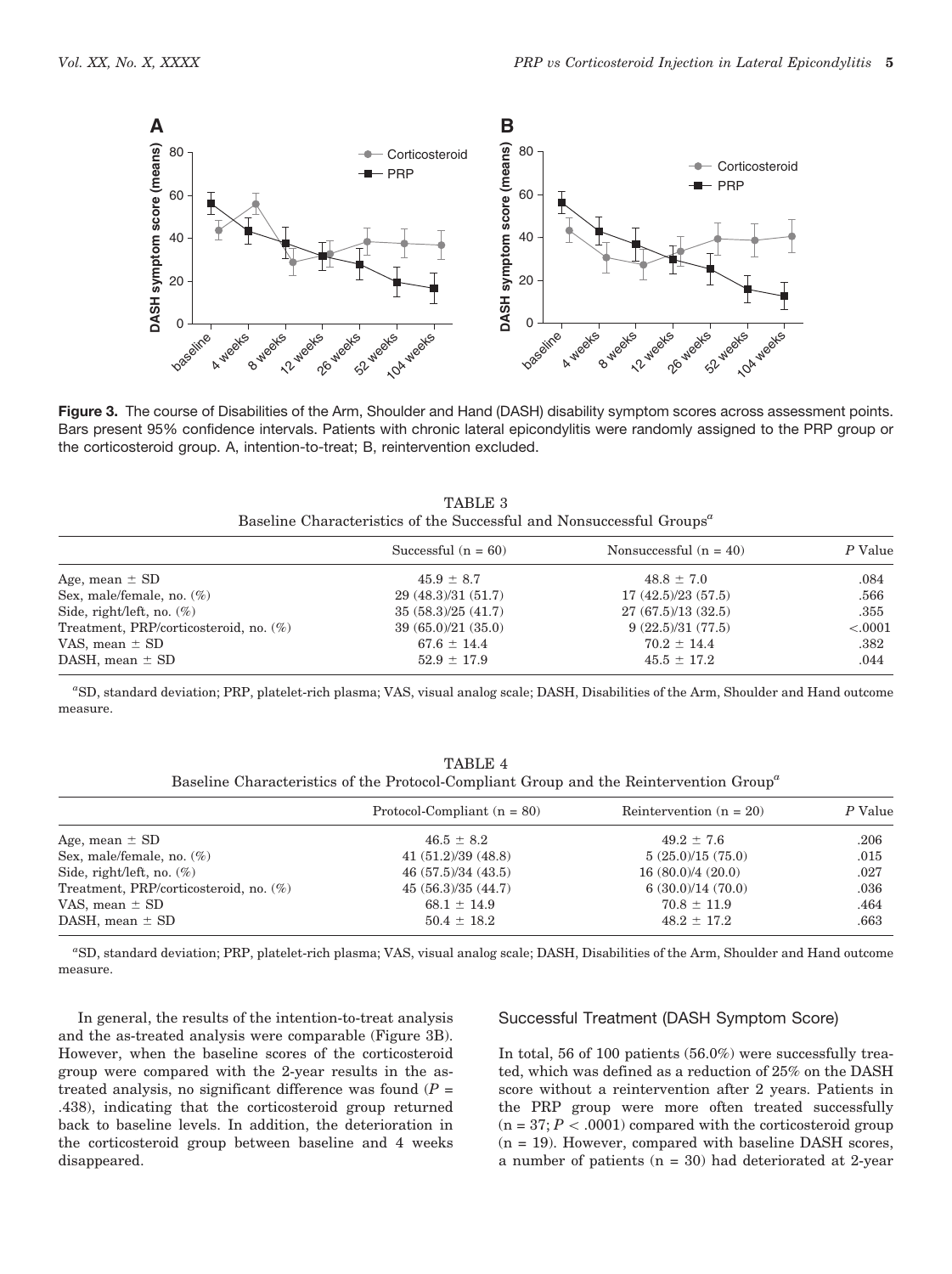follow-up. The majority of patients in this group received a corticosteroid injection (n = 23), while 7 patients received a PRP injection  $(P = .001)$ . Eventually, 1 patient received a reinjection, 1 patient crossed over to the PRP group, and 4 patients received surgery.

### Failures (Reinterventions)

Table 4 shows the characteristics of the 20 reinterventions. On average, reinterventions or operations were needed after an average of 6 months (range, 2-14 months). At baseline, 14 patients were allocated to corticosteroids and 6 patients received an injection with PRP  $(P = 0.036)$ . The protocol-compliant group and the reintervention group differed significantly regarding sex  $(P = .015)$  and side  $(P = .027)$ .

There were 6 reinterventions in the PRP group: 3 patients who required an operation and 3 patients who required a reinjection with corticosteroids. Except for 1 reinjection, all reinterventions were performed in the first year after the initial treatment; 2 operations and 1 reinjection with corticosteroids occurred within 3 months after the PRP injection. There were 14 reinterventions in the corticosteroid group: 6 patients required an operation, 1 patient required a reinjection with corticosteroids every 3 months and declined surgery, and 7 patients crossed over to have a PRP injection.

In the corticosteroid group, all reinterventions were performed in the first year of follow-up except for 1 crossover patient receiving a PRP injection. Regarding the patients who failed their initial treatment, those who crossed over to the PRP group significantly improved on both VAS pain scores ( $P \, < \, .001$ ) and DASH disability symptom scores ( $P = .019$ ). However, patients who received surgery or a reinjection with corticosteroids did not benefit when their VAS and DASH scores at 2 years were compared with their baseline scores. No complications were seen concerning the use of PRP, except for the initial worsening of pain because of the activation of the inflammation cycle, which usually lasted for 1 to 2 weeks.

# **DISCUSSION**

This randomized, double-blind study was designed to compare the use of concentrated autologous platelets to corticosteroid in patients with lateral epicondylitis; its application proved to be both safe and easy. The corticosteroid group was actually better initially and then declined, returning to baseline level concerning functional impairment, while the PRP group progressively improved. There was a significant difference in decrease of pain and disability of function after the platelet application even after 2 years. Comparing the results presented here with the results of the 1-year follow up, the effect in the corticosteroid group declined, whereas the result in the PRP group was maintained. A remarkable finding was that the PRP group had worse DASH scores before treatment and better ones after 26 weeks of the initial treatment. This adds to the power of our conclusion that that PRP was helpful.

Lateral epicondylitis is a common problem with many available treatment methods. The most commonly recommended treatment is physiotherapy and bracing. Approximately 87% of the patients benefit from this combination of treatment methods.<sup>30</sup> Corticosteroid injection, nowadays seen as controversial, was considered the gold standard in the treatment of lateral epicondylitis. However, studies show it is merely the best treatment option in the short term, when compared with physiotherapy and a waitand-see policy. Often, poor results are seen after 12 weeks of follow-up.<sup>28</sup> Treatment with corticosteroids has a high frequency of relapse and recurrence, probably because intratendinous injection may lead to permanent adverse changes within the structure of the tendon and because patients tend to overuse the arm after injection as a result of direct pain relief.<sup>28</sup> In our study, the recurrence rate and need for repeated injection or surgery was also larger in the corticosteroid group than in the PRP group. Actually, of the 11% getting worse after the injection, the vast majority was found in the corticosteroid group. Smidt et  $al^{26}$ showed in a meta-analysis that the effects of steroid injections compared with placebo injection, injection with local anesthetics, injection with another steroid, or another nonoperative treatment are not significantly different in the intermediate and long term. However, the studies acknowledging the relatively good results of a wait-and-see policy, physiotherapy, and even corticosteroid injections are studies that included patients who all had nonchronic lateral epicondylitis (ie, patients with complaints of less than 6 months' duration). The current study included patients with a duration of symptoms of  $>6$  months. Smidt et al<sup>27</sup> showed most patients recover from lateral epicondylitis within 1 year but that beyond 6 months, not much natural recovery is seen.

Our original power analysis in the 1-year follow-up paper<sup>20</sup> with an alpha of .05 and a beta of .9 was based on the 93% success in the Mishra and Pavelko<sup>15</sup> study for PRP and the  $65\%$  success in the Hay et al<sup>10</sup> study for corticosteroid injection, both obtained after 6 months. Our study presents the results after 2 years so possibly the power at 6 months is correct, but the power after 2 years of follow-up does not need to be, rendering this study underpowered at the 2-year follow-up. However, a beta of .9 is higher than in most studies. More important, there is no additional improvement in symptoms from a wait-and-see policy or a steroid injection beyond 1 year (actually, there seems to be no additional gain in recovery percentages in waiting beyond 6 months). $27$ Although we do not know what the success percentages will be at 2 years of natural history or after 1 steroid injection, there is no evidence to suggest it would be very different from what we used for the 6-month power analysis.

For those who do not recover, there are various types of surgical procedures for patients with chronic lateral epicondylitis. Verhaar et al $^{33}$  noted an improvement in 60% to 70% of the patients after surgical treatment, although more recently higher success rates (80%-90%) have been reported.<sup>31</sup> Patients remain, however, interested in an alternative to surgical intervention.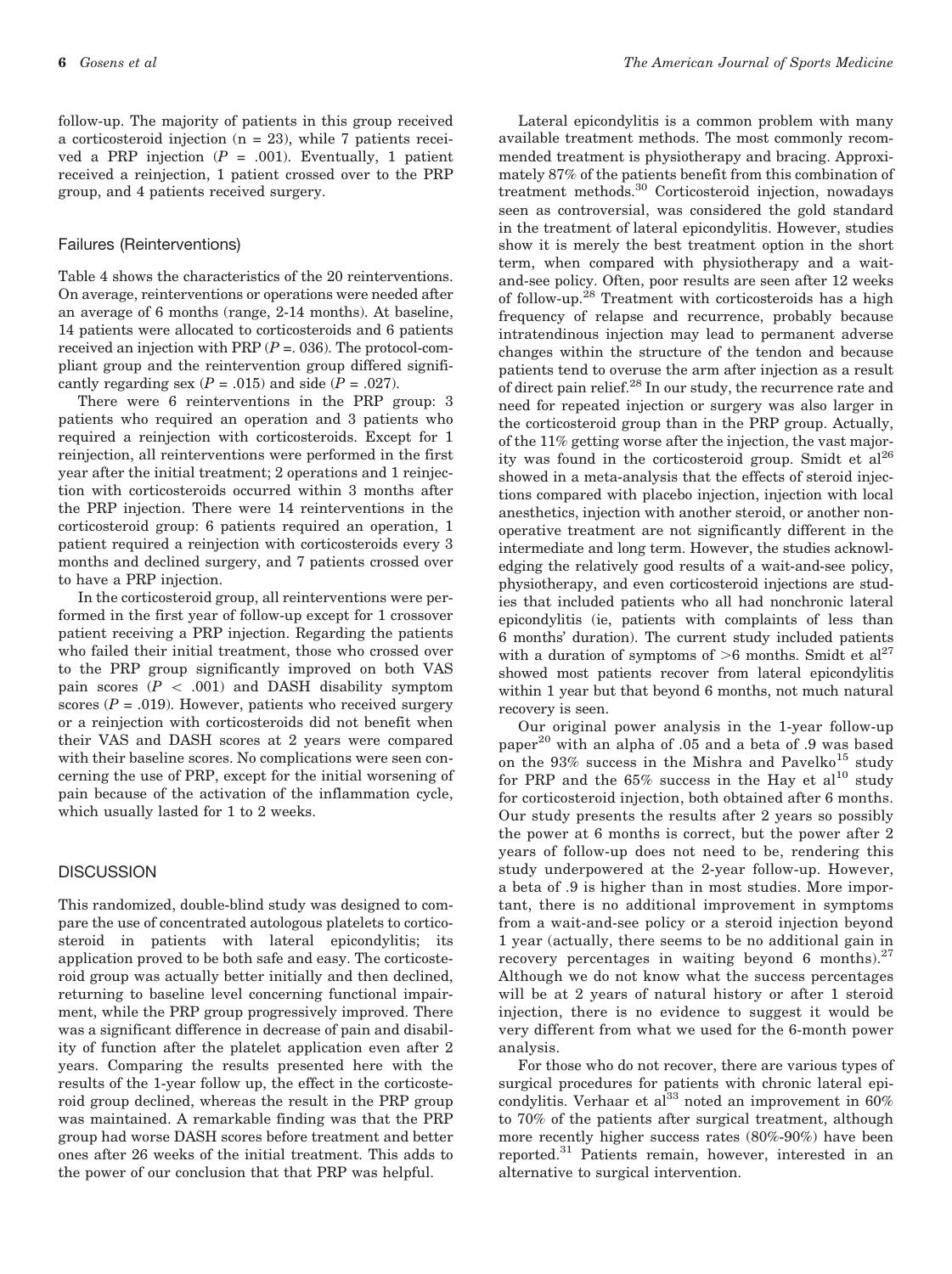Platelet-rich plasma is promoted as an ideal biologic autologous blood–derived product. It can be exogenously applied to various tissues, where after platelet activation, high concentrations of platelet-derived growth factors that enhance tissue healing are released.8,36 Utilizing the Recover system, the patient's own platelets can be collected into a highly concentrated formula. No activation agent was used during our procedure. The activation of the platelets will occur through the exposure of platelets to the thrombin. The thrombin is produced as a reaction to the injection of the platelets into the tendon tissue using a peppering technique. The exposed collagen may also serve as an activator. Several negative side effects are known when using bovine thrombin as an exogenous activator, limiting its clinical use: undesirable immune responses in humans,<sup>13</sup> and inhibition of cell proliferation and viability in vitro.<sup>17</sup> This may be overcome when using an autologous-derived thrombin. Collagen is an attractive alternative to bovine thrombin as it is naturally involved in the intrinsic clotting cascade. Fufa et al<sup>9</sup> measured clinically relevant levels of transforming growth factor beta (TGF- $\beta$ 1), platelet-derived growth factor (PDGF-AB), and vascular endothelial growth factor (VEGF) from both type I collagen–activated as well as bovine thrombin–activated PRP.

During the first 2 days of tendon healing, an inflammatory process is initiated by migration of neutrophils and subsequently macrophages to the degenerative tissue site. In turn, activated macrophages release multiple growth factors, including PDGF, TGF- $\alpha$  and TGF- $\beta$ , interleukin-1, and fibroblast growth factor.<sup>7</sup> Angiogenesis and fibroplasia start shortly after day 3, followed by collagen synthesis on days 3 to 5. This process leads to an early increase in tendon breaking strength, which is the most important tendon healing parameter, followed by epithelialization and the ultimately the remodeling process. This course of repair was confirmed in a previous animal study.1

The presence of an elevated concentration of leukocytes in the PRP is a topic of discussion nowadays. Companies that concentrate white blood cells argue that leukocytes are useful in creating an antibacterial response and have the ability to debride dead tendon tissue and jump-start healing (because they also contain growth factors). A basic study in horses showed no lengthening of the inflammation phase when L-PRP was used to treat an acute lesion of the bow tendon when compared to the control group.<sup>4</sup> Companies that purposely eliminate white blood cells from PRP argue that leukocytes have detrimental effects on healing tissue, because of the enzymes from the matrix metalloproteinase family that are released by neutrophils. $^{24}$  This is, however, not proven in prospective randomized controlled studies. The treatment of tendinosis with an injection of concentrated autologous platelets may be a nonoperative alternative. Injection of autologous platelets has been shown to improve repair in tendinosis in several animal and in vitro models. $14,23$  The effect of 1-injection PRP is shown to last longer than 1 year, while the percentage of success after a single corticosteroid injection drops from 51% at 1 year to 40% after 2 years of follow-up. This figure resembles the number for an invasive placebo treatment. A possible explanation for the long-lasting effect of platelets

could be that platelets improve the very early neotendon properties so that the cells are able to perceive and respond to mechanical loading at an early time point.<sup>1</sup>

In our study, a single percutaneous injection of PRP or corticosteroid was performed, using a peppering technique in both groups. Repeated injections might be beneficial in patients who had suboptimal results after the initial injection, although no evidence for a beneficial effect of more than 1 injection exists. On theoretical grounds, by studying the inflammation cascade in tendon repair, a reinjection after 3 to 4 weeks seems logical because at this stage the cell proliferation and matrix deposition activity will have peaked and can be expected to subsequently decline. However, at this time no true indication of what the result of second injection would be can be determined. Routinely injecting a second time would be unnecessary in 73% of the cases, as they were already successful after 1 injection.

Regarding the patients who failed their initial treatment, those who crossed over to the PRP group significantly improved on both VAS pain scores and DASH disability symptom scores. The decision to proceed to further treatment was based on patient preference. However, patients who received surgery or a reinjection with corticosteroids did not benefit when their VAS and DASH scores at 2 years were compared with their baseline scores. When interpreting these results, strong conclusions regarding these findings are not possible, because the numbers of patients in these reintervention groups was relatively small.

We know that the natural history of nonchronic lateral epicondylitis is benign, resulting in normalization of complaints in the vast majority of patients within 1 year with little gain in recovery between 6 and 12 months. $27$  All patients included in this study had complaints for at least 6 months. Patients receiving a corticosteroid injection also have a natural history and because the population was randomized, we can expect that the natural history will have the same influence in both groups. In the current study, 70% of the patients were already injected with corticosteroids at least 6 months before inclusion into this study. The PRP group should have experienced this negative effect also. Whether the positive effect of PRP is in fact the natural course of lateral epicondylitis cannot be determined from the current work. Still, the inclusion of patients with a minimum complaint history of 6 months indicates a chronic patient population was enrolled in the study. The positive effect of PRP compared with a corticosteroid injection on the course of lateral epicondylitis thus seems not be caused by natural history or a negative effect of the corticosteroid injection (which is not present in this study [Figures 2 and 3]). A critique of the original study was that the corticosteroid treatment is not the same as a placebo and might be worse than a placebo. In the Netherlands, the Institutional Review Board would not allow a placebo, and therefore this is a limitation of this study as the corticosteroid injection (and those before inclusion in the study) may have adversely affected the long-term results compared with a true placebo injection or dry needling.

In the Netherlands, a PRP treatment costs approximately twice as much as a corticosteroid treatment and surgery for lateral epicondylitis is twice the cost of a PRP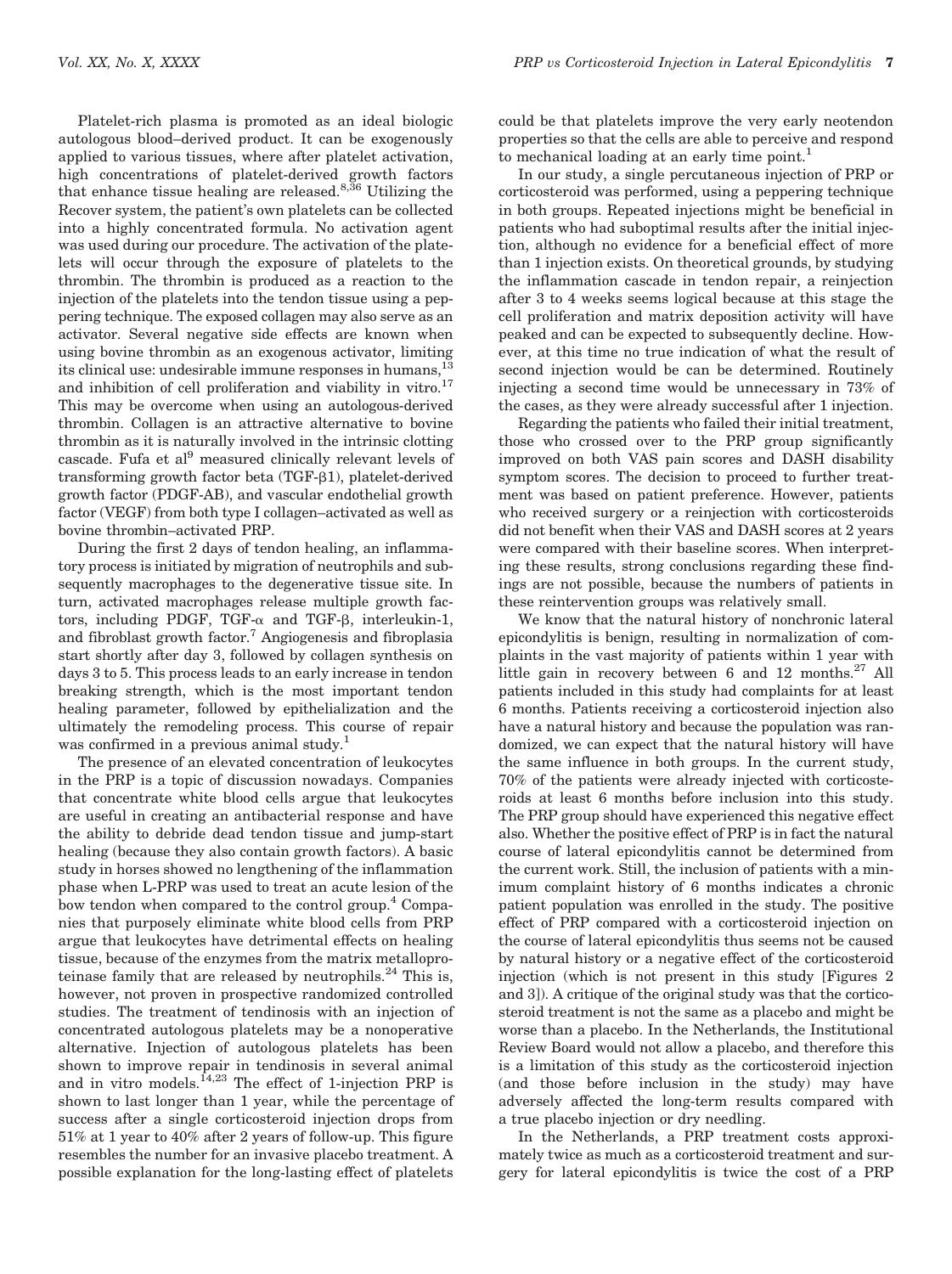treatment and thus 4 times as much as a corticosteroid injection. The PRP treatment therefore costs 2 units; a steroid injection costs 1 unit and surgery, 4 units. Thus, in the PRP group 51 patients were treated with PRP, costing 51 times 2 units of money, and in the corticosteroid group, 49 patients were treated, costing 49 times 1 unit. In this study we had 20 reinterventions: 3 surgeries (12 units) and 3 reinjections with corticosteroids (3 units), making a total of 6 reinterventions, costing 15 extra units in the PRP group; and 6 surgeries (24 units), 1 reinjection with corticosteroids (1 unit), and 7 reinjections with PRP (14 units), making a total of 14 reinterventions, costing 39 extra units in the corticosteroid group. Regarding cost, PRP is not cost effective compared with corticosteroid on a short-term basis, but if the costs of those patients failing on the corticosteroid injection who proceed to surgery are taken into account, the differences in cost effectiveness will level out  $(102 + 15 =$ 117 units in the PRP group versus  $49 + 39 = 88$  units in the corticosteroid group), especially if the costs for those who failed on corticosteroids were turned into a success by a consecutive PRP injection. This cost analysis does not include all socioeconomic costs of a recurrence, time off work, and the extra efforts reinterventions required from the patient and doctor. Moreover, although it is difficult to draw conclusions from small numbers, those patients who were reinjected with corticosteroids or those who had surgery did not improve compared with baseline, with those who were reinjected with PRP (those who crossed over) showing significant improvement. The crossover patients actually were patients who were offered either an operation or to try the experimental PRP injection; without this offer, an additional 7 patients in the corticosteroid group would have been operated on. Actually, the number of operations in the PRP group might have been less if we had realized that an initial flare-up of inflammation signs (ie, pain) is to be expected when using PRP. Two operations and 1 reinjection with corticosteroids were carried out within 3 months after the PRP injection, whereas in fact these patients still might have been in their inflammation and healing phase. Taking all these incidents into account, the PRP procedure might actually be a cheaper method in the long run, but a formal cost analysis should be performed.

In conclusion, this report demonstrates that a single injection of concentrated autologous platelets improves pain and function more effectively than corticosteroid injection in chronic lateral epicondylitis. These improvements were sustained over a 2-year follow-up time with no reported complications.

#### **REFERENCES**

- 1. Aspenberg P, Virchenko O. Platelet concentrate injection improves Achilles tendon repair in rats. *Acta Orthop Scand*. 2004;75(1):93-99.
- 2. Assendelft WJ, Hay EM, Adshead R, Bouter LM. Corticosteroid injections for lateral epicondylitis: a systematic overview. *Br J Gen Pract*. 1996;46(405):209-216.
- 3. Beaton DE, Katz JN, Fossel AH, Wright JG, Tarasuk V, Bombardier C. Measuring the whole or the parts? Validity, reliability, and responsiveness of the Disabilities of the Arm, Shoulder and Hand outcome

measure in different regions of the upper extremity. *J Hand Ther*. 2001;14(2):128-146.

- 4. Bosch G, van Schie HT, de Groot MW, et al. Effects of platelet-rich plasma on the quality of repair of mechanically induced core lesions in equine superficial digital flexor tendons: a placebo-controlled experimental study. *J Orthop Res*. 2010;28(2):211-217.
- 5. Dohan Ehrenfest DM, Rasmusson L, Albrektsson T. Classification of platelet concentrates: from pure platelet-rich plasma (P-PRP) to leucocyte- and platelet-rich fibrin (L-PRF). *Trends Biotechnol*. 2009;27(3):158-167.
- 6. Edwards SG, Calandruccio JH. Autologous blood injections for refractory lateral epicondylitis. *J Hand Surg Am*. 2003;28(2): 272-278.
- 7. Everts PA, Devilee RJ, Oosterbos CJ, et al. Autologous platelet gel and fibrin sealant enhance the efficacy of total knee arthroplasty: improved range of motion, decreased length of stay and a reduced incidence of arthrofibrosis. *Knee Surg Sports Traumatol Arthrosc*. 2007;15(7):888-894.
- 8. Everts PA, Overdevest EP, Jakimowicz JJ, et al. The use of autologous platelet-leukocyte gels to enhance the healing process in surgery, a review. *Surg Endosc*. 2007;21(11):2063-2068.
- 9. Fufa D, Shealy B, Jacobson M, Kevy S, Murray MM. Activation of platelet-rich plasma using soluble type I collagen. *J Oral Maxillofac Surg*. 2008;66(4):684-690.
- 10. Hay EM, Paterson SM, Lewis M, Hosie G, Croft P. Pragmatic randomised controlled trial of local corticosteroid injection and naproxen for treatment of lateral epicondylitis of elbow in primary care. *BMJ*. 1999;319(7215):964-968.
- 11. Hong QN, Durand MJ, Loisel P. Treatment of lateral epicondylitis: where is the evidence? *Joint Bone Spine*. 2004;71(5):369-373.
- 12. Jobe FW, Ciccotti MG. Lateral and medial epicondylitis of the elbow. *J Am Acad Orthop Surg*. 1994;2(1):1-8.
- 13. Lawson JH. The clinical use and immunologic impact of thrombin in surgery. *Semin Thromb Hemost*. 2006;32 Suppl 1:98-110.
- 14. Marx RE, Carlson ER, Eichstaedt RM, Schimmele SR, Strauss JE, Georgeff KR. Platelet-rich plasma: growth factor enhancement for bone grafts. *Oral Surg Oral Med Oral Pathol Oral Radiol Endod*. 1998;85(6):638-646.
- 15. Mishra A, Pavelko T. Treatment of chronic elbow tendinosis with buffered platelet-rich plasma. *Am J Sports Med*. 2006;34(11): 1774-1778.
- 16. Molloy T, Wang Y, Murrell G. The roles of growth factors in tendon and ligament healing. *Sports Med*. 2003;33(5):381-394.
- 17. Murray MM, Forsythe B, Chen F, et al. The effect of thrombin on ACL fibroblast interactions with collagen hydrogels. *J Orthop Res*. 2006;24(3):508-515.
- 18. Nirschl RP. Elbow tendinosis/tennis elbow. *Clin Sports Med*. 1992;11(4):851-870.
- 19. Nirschl RP, Pettrone FA. Tennis elbow: the surgical treatment of lateral epicondylitis. *J Bone Joint Surg Am*. 1979;61(6):832-839.
- 20. Peerbooms JC, Sluimer J, Bruijn DJ, Gosens T. Positive effect of an autologous platelet concentrate in lateral epicondylitis in a doubleblind randomized controlled trial: platelet-rich plasma versus corticosteroid injection with a 1-year follow-up. *Am J Sports Med*. 2010;38(2):255-262.
- 21. Roy JS, MacDermid JC, Woodhouse LJ. Measuring shoulder function: a systematic review of four questionnaires. *Arthritis Rheum*. 2009;61(5):623-632.
- 22. Sampson S, Gerhardt M, Mandelbaum B. Platelet rich plasma injection grafts for musculoskeletal injuries: a review. *Curr Rev Musculoskelet Med*. 2008;1(3-4):165-174.
- 23. Sclafani AP, Romo T 3rd, Ukrainsky G, et al. Modulation of wound response and soft tissue ingrowth in synthetic and allogeneic implants with platelet concentrate. *Arch Facial Plast Surg*. 2005;7(3):163-169.
- 24. Scott A, Khan KM, Roberts CR, Cook JL, Duronio V. What do we mean by the term "inflammation"? A contemporary basic science update for sports medicine. *Br J Sports Med*. 2004;38(3):372-380.